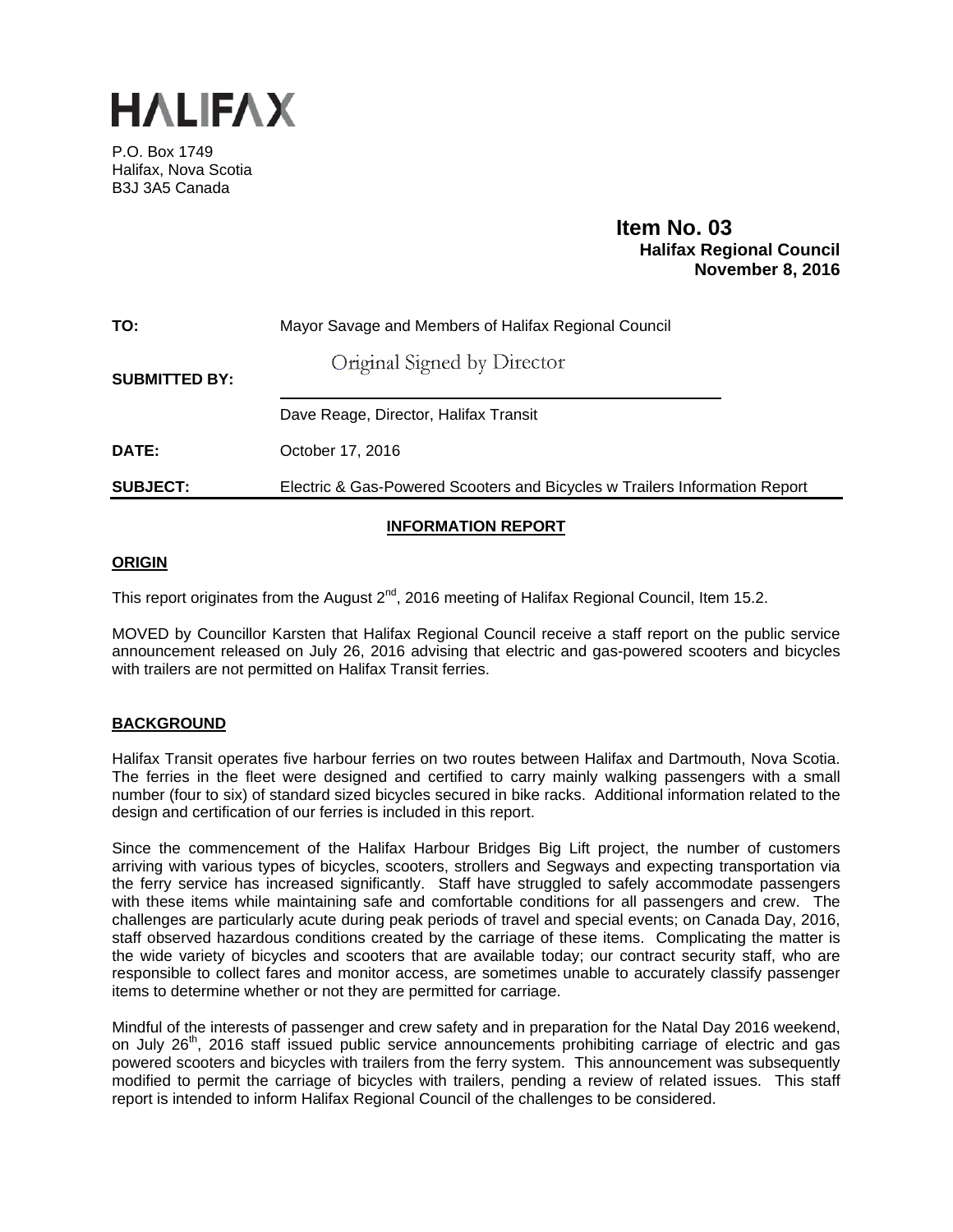#### **DISCUSSION**

The Nova Scotia Motor Vehicle Act provides the following definition;

*"vehicle" means every device in, upon or by which any person or property is or may be transported or drawn upon a public highway, excepting a motorized wheelchair and devices moved by human power or used exclusively upon stationary rails or tracks* 

Halifax Transit vessels are certified as passenger vessels and, for the purpose of the Hull Construction Regulations issued under the Canada Shipping Act, our vessels have been assessed as "passenger ships" not "ferry vessels" as defined:

*"passenger ship" means a ship carrying passengers, and "passenger steamship" means a steamship carrying passengers and in the case of a Safety Convention ship means a steamship carrying more than 12 passengers* 

*"ferry vessel" means any vessel, having provision only for deck passengers and for vehicles, that*  is operated on a short run on a schedule between two points over the most direct water route and *offers a public service of a type normally attributed to a bridge or tunnel* 

Scooters or any other devices that fall under the definition of "vehicle" under the Nova Scotia Motor Vehicle Act are prohibited on Halifax Transit vessels. If we were to choose to carry vehicles, the vessels would have to be re-assessed as a "ferry vessels" (as defined above) with implications such as structural fire protection, ventilation, electrical requirements, stability, and passenger capacity. It should be noted that scooters classified as vehicles are permitted to traverse the Halifax Harbour Bridges, providing avenues available to cross the harbour for these riders.

It should also be noted that regardless of classification or power output, items powered by gasoline engines are prohibited on our ferries due to the hazards posed by gasoline.

None of the aforementioned information should be interpreted to mean that if a mode of transportation is not a "vehicle", it is permitted for carriage on our vessels without restriction. The bicycle racks on our vessels, and the area in the immediate vicinity, were not designed or scoped to accommodate anything other than standard sized bicycles. As a result, whenever any mode of transportation of abnormal length or wheel dimensions is carried, passengers typically situate their item in the passageways between the seats or in the area in the vicinity of the Engine Room door/bottom of the interior staircase. In the case of bicycles with trailers, as the ferries were not designed to carry arrangements of any length, there is no turning circle to assist in the embarkation and disembarkation of these units. As a result, the bikes are typically driven in and then backed out, which can be awkward and time consuming given the number of obstructing features in our vessels. Even if the trailer is decoupled from the bicycle and the bicycle put in a rack, the staff and passenger must still find a spot for the trailer. In all cases, items that cannot be safely stowed in the racks provided, due to size or number, can and do impede the safe passage of both passengers and staff under both normal and potentially emergency conditions. The difficulties and risks are amplified during peak and special events when there is a high passenger load, and there are associated impacts on schedule.

The Hull Construction Regulations state:

#### *Means of Escape — Applicable to Passenger and Cargo Ships*

*84.(8) The stairways, corridors and doors, shall be so arranged as to permit ready and direct access to the various muster stations and lifeboat embarkation areas.*

The Safe Working Practices Regulations, issued under the Canada Shipping Act, state:

*10. No person shall cause an emergency exit to be obstructed or otherwise made ineffective.*